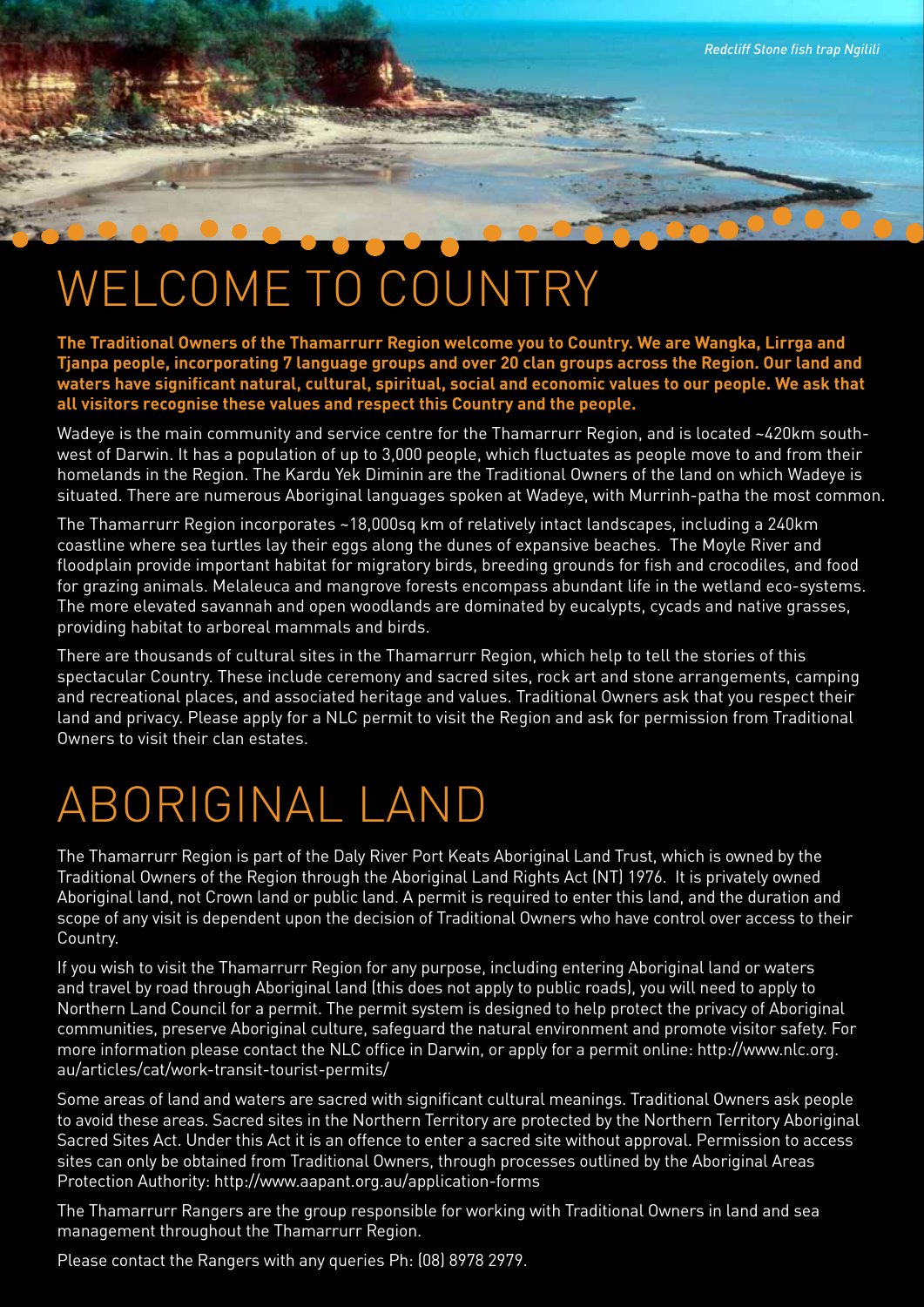### Fishing in the Region

From 1st January 2019, all recreational and commercial fishing in tidal waters over Aboriginal land will require permission from Aboriginal land owners and a permit or grant of a license through Northern Land Council, i.e. access to the water and land between the low and high tide watermarks. This applies throughout the Thamarrurr Region, outside the Permitted Access Area.

Traditional Owners have agreed to provide a Permitted Access Area in the Thamarrurr Region, incorporating the tidal waters from Dooley Point in the north to Old Mission in the south, and including the tidal Aboriginal land of Docherty Island. This allows recreational fishers to access these tidal waters without individual permits or permit fees. This does not include permission to access land, including beaches, riverbanks and islands. Persons found on land without a permit risk a fine. Fishers must also observe sacred site restricted areas and other codes of conduct.

No fishing is allowed in the Moyle / Port Keats Reef Fish Protection Area, which includes Emu Reefs and Howland Shoals. This area has been designated to aid in the protection and recovery of "at risk" reef fish species. In other areas, do not target reef fish for catch and release when fishing in a depth of 10 metres or more. Keep the reef fish you catch and utilise them, within possession limits, as released fish are unlikely to survive.

All fishing activity must follow rules set out under the NT Fisheries Act. Possession limits are the maximum number of fish you may have in your possession, however you should only take enough for your immediate needs. For more information on fishing regulations or possession limits, visit the NT Fisheries website: www. nt.gov.au or use the NT Fishing Mate app.

**Fishwatch Hotline 1800 891 136 (report suspicious fishing activity) Thamarrurr Rangers 08 8978 2979** 

The information in this booklet does not replace the controls in the NT Fisheries legislation. For the most up to date recreational fishing regulations visit the Fisheries website at www.fisheries.nt.gov.au or contact Fisheries on 08 8999 2144 Printed February 2018

### **THAMARRU**



**Thamarrurr Development Corporation Ltd**

*Yinnhert -Docherty Island*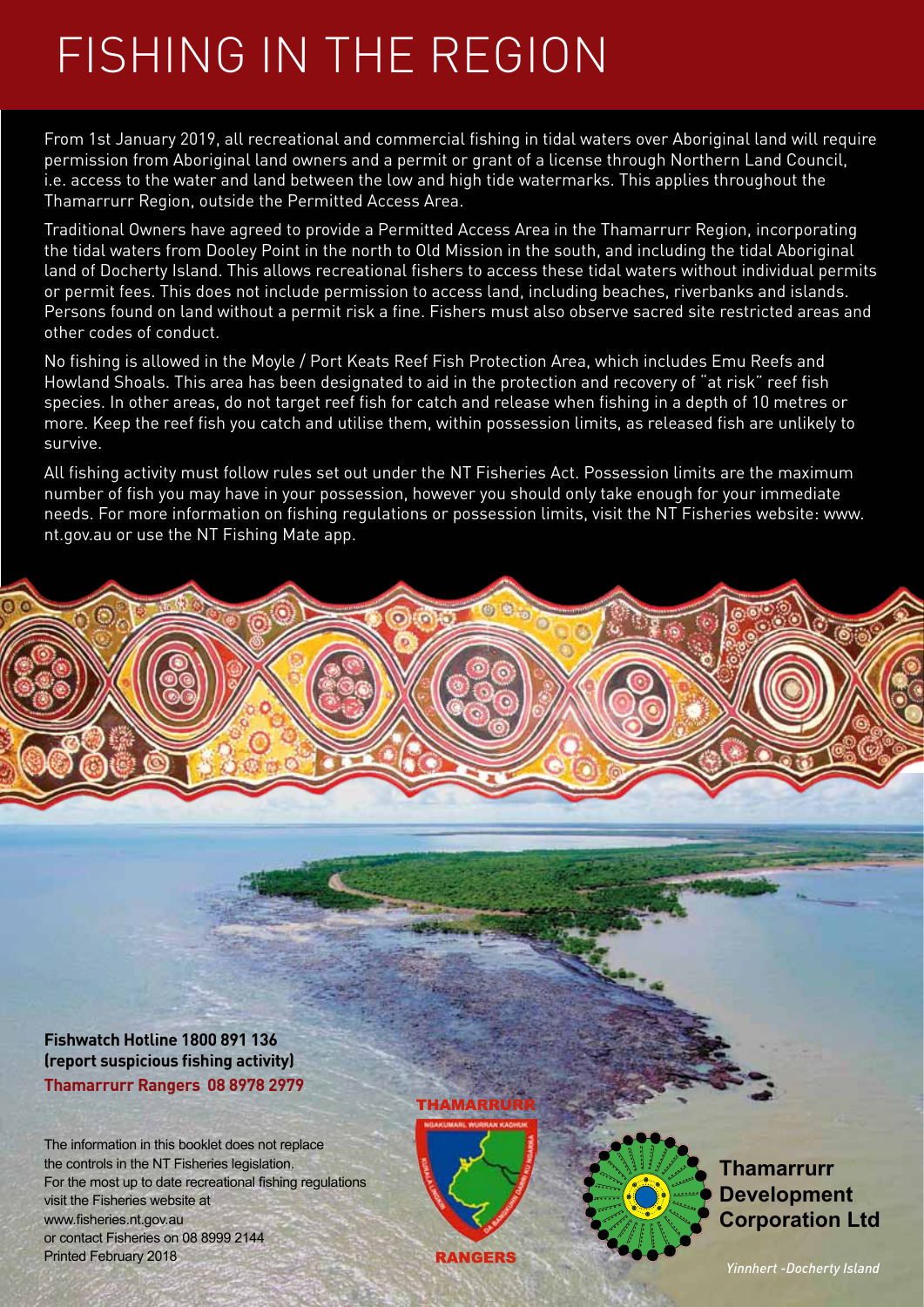# VISITING WADEYE AND THE Thamarrurr Region

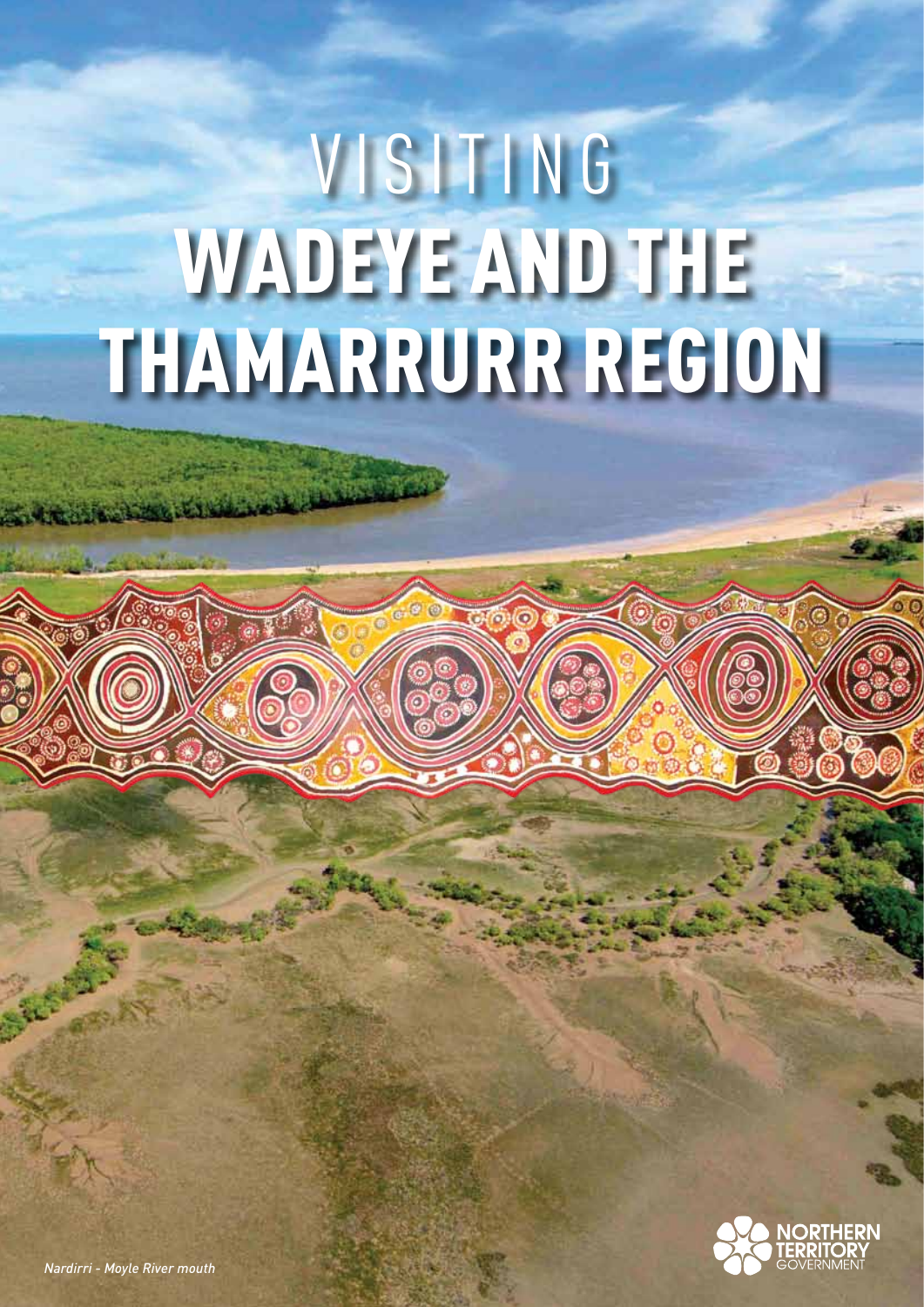### Code of Conduct

### **Respect the Rights and Values of Traditional Owners and Aboriginal Communities**

- Ask permission to enter Aboriginal land and tidal waters, and obtain a permit from Northern Land Council.
- Recognise and respect the natural, cultural, spiritual, social and economic values of the land to Traditional Owners.
- • Do not enter any part of the land and waters containing sacred sites unless specifically permitted to do so.
- • Respect Aboriginal culture and ceremonies. This may mean that a particular area is temporarily closed to access.
- Be courteous to local Aboriginal people when visiting the Region.
- Respect the role of Thamarrurr Rangers in managing land and sea country, including fisheries compliance.
- • Report any suspicious activities to the Thamarrurr Rangers.

### **Respect the Natural Environment and Wildlife**

- Keep our Country clean and dispose of rubbish correctly.
- • Do not release any engine fluids or other pollutants onto land or into waterways.
- • Do not take or interfere with wildlife unless you have specific permission to do so.
- • Respect the movement and protection of all species and any sensitive habitat.
- • Do not speed through dugong and turtle nesting and feeding grounds when boating.
- • Do not anchor on seagrass or reef beds.
- If you see turtles, dolphins, dugongs or whales please stay well clear, and if possible inform Thamarrurr Rangers of any sightings.

in de a

#### **Stay Safe on the Water and Observe Fishing Regulations**

- • Observe rules and safety standards on the water.
- Slow down if there is poor visibility, bad weather, and in shallow or busy waterways. Potential hazards may not be easily seen.
- Understand and observe all fishing regulations – keep up to date with new rules.
- • Take no more than your immediate needs and carefully return excess or unwanted fish into the water using best practice catch and release methods.
- • Discard any fish remains in open waters.
- Be courteous to other water users.
- Report any suspicious fishing activity to the Thamarrurr Rangers or Water Police. Fishwatch Hotline 1800 891 136.

### **Be Crocwise**

• Saltwater crocodiles inhabit the area and are dangerous to humans. Do not swim in any water or approach the edge of waterways. Clean fish away from the water's edge. For more information: https://nt.gov.au/ emergency/community-safety/crocodilesafety-be-crocwise

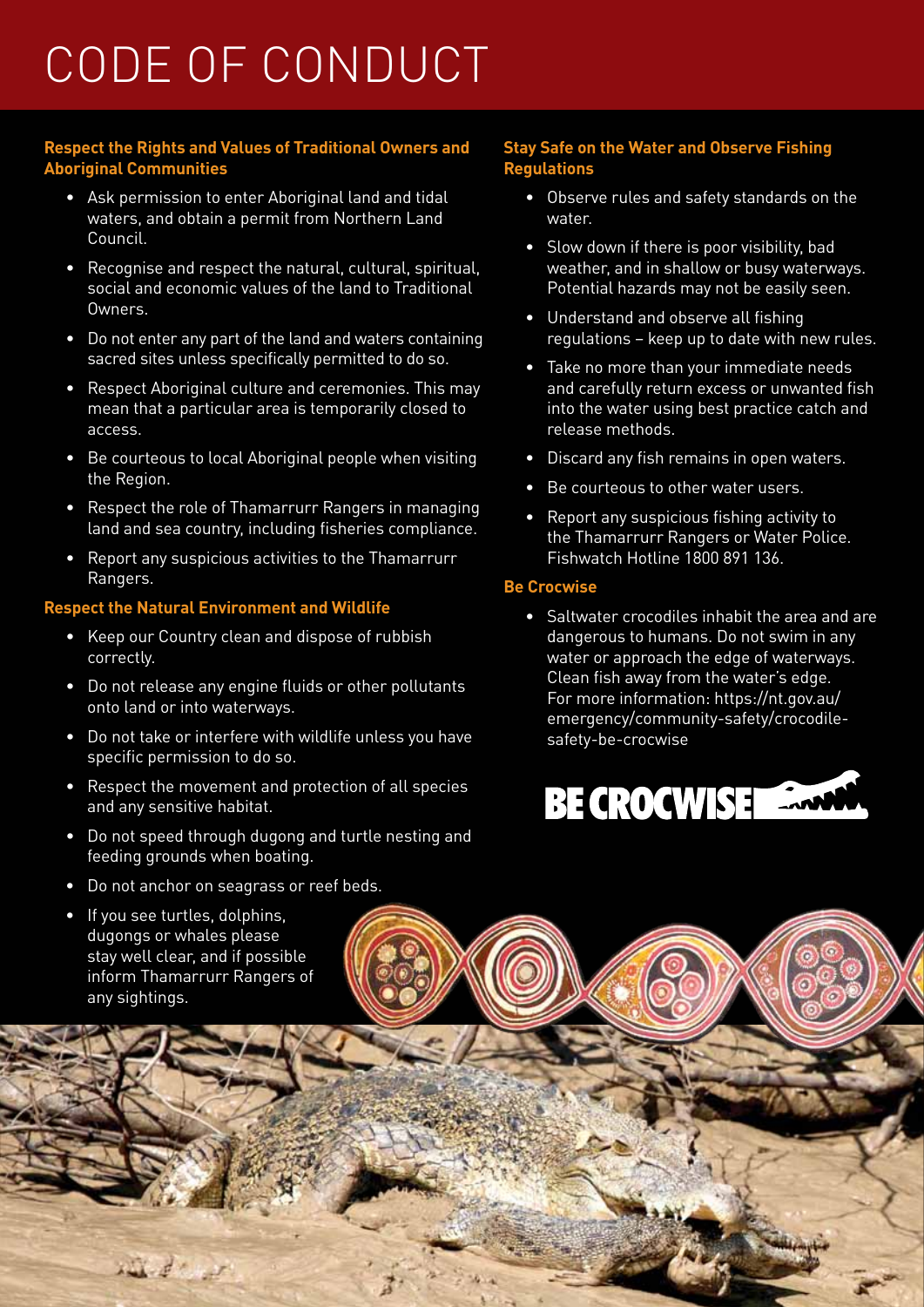